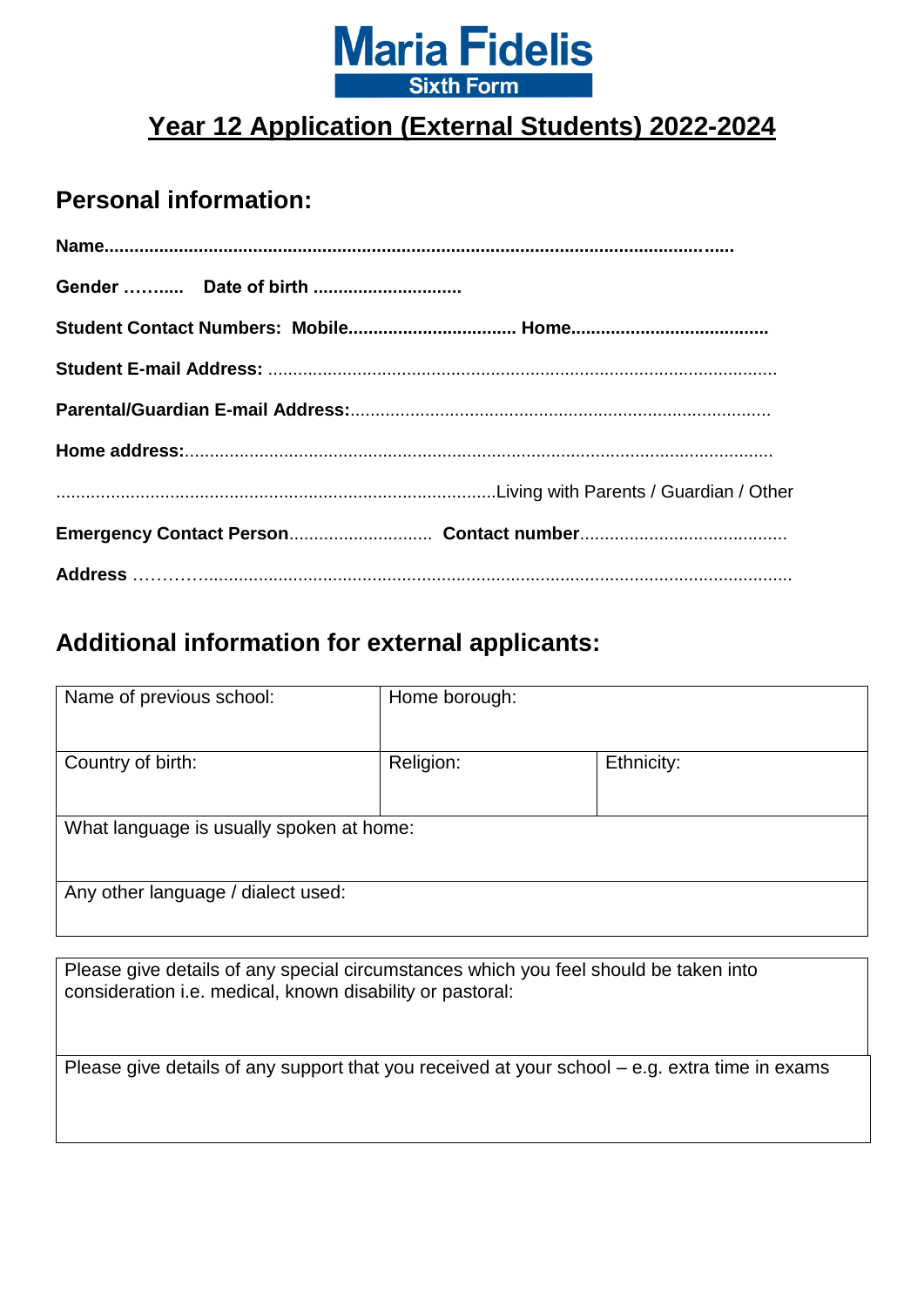

### **Parent / Guardian Details:**

|                                       | Father / Guardian: |                                       | <b>Mother / Guardian:</b> |
|---------------------------------------|--------------------|---------------------------------------|---------------------------|
| Title:                                |                    | Title:                                |                           |
| Surname:                              |                    | Surname:                              |                           |
| First Name:                           |                    | First Name:                           |                           |
| Religion:                             |                    | Religion:                             |                           |
| Occupation:                           |                    | Occupation:                           |                           |
| Ethnic Origin:                        |                    | Ethnic Origin:                        |                           |
| Tel No (Home):                        |                    | Tel No (Home):                        |                           |
| Tel No (Work):                        |                    | Tel No (Work):                        |                           |
| Mobile:                               |                    | Mobile:                               |                           |
| Email:                                |                    | Email:                                |                           |
| Address (if different<br>from above): |                    | Address (if different<br>from above): |                           |
| Postcode:                             |                    | Postcode:                             |                           |

**NB: You will need to bring your passport with you when you register. This will be returned to you. Photocopies will not be accepted.** 

#### **Predicted GCSE Results:**

| <b>Subject</b>   | Grade                                                                                       | <b>Subject</b>                                                           | Grade                                              |
|------------------|---------------------------------------------------------------------------------------------|--------------------------------------------------------------------------|----------------------------------------------------|
|                  |                                                                                             |                                                                          |                                                    |
|                  |                                                                                             |                                                                          |                                                    |
|                  | checked                                                                                     |                                                                          | □<br>checked                                       |
|                  |                                                                                             |                                                                          |                                                    |
|                  | checked                                                                                     |                                                                          | $\Box$<br>checked                                  |
|                  |                                                                                             |                                                                          |                                                    |
|                  | checked                                                                                     |                                                                          | $\Box$<br>checked                                  |
|                  |                                                                                             |                                                                          |                                                    |
|                  | checked                                                                                     |                                                                          | $\Box$<br>checked                                  |
|                  |                                                                                             |                                                                          |                                                    |
| --- --<br>.<br>. | checked<br>$\sim$ $\sim$ $\sim$ $\sim$ $\sim$<br><b>Contract Contract Contract Contract</b> | $\sim$ $\sim$ $\sim$ $\sim$ $\sim$ $\sim$ $\sim$ $\sim$<br>$\sim$ $\sim$ | $\Box$<br>checked<br>$\sim$ $\sim$<br>. .<br>$- -$ |

**NB: You will need to bring your actual GCSE results slips with you when you register. These will be returned to you. Photocopies will not be accepted.**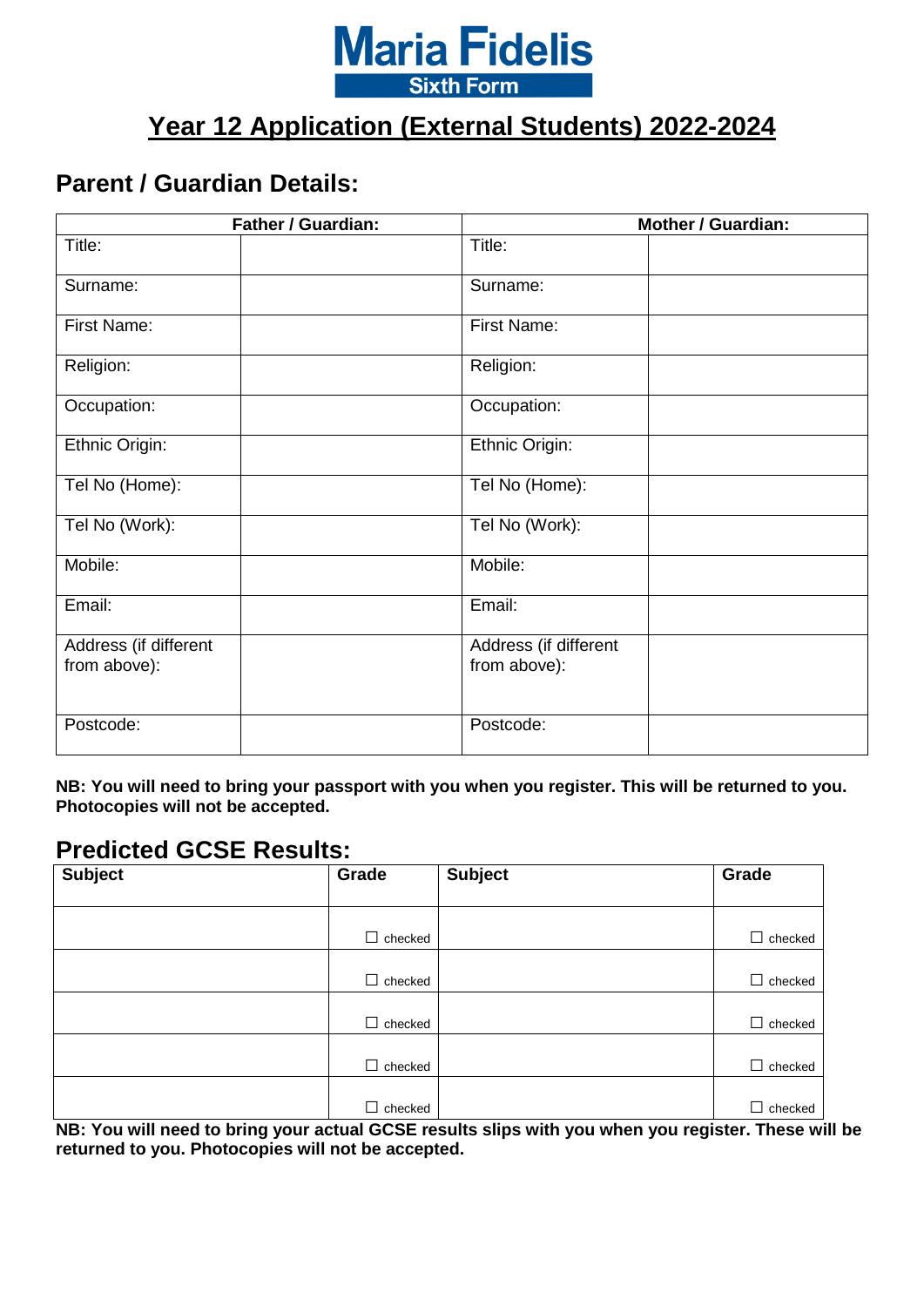

### **Entry Requirements**

External candidates are made an offer based on their GCSE grades. **At the very minimum**  students must achieve 6 GCSE passes at G9-G4, two of which must be English Language and Maths.

If students have already taken a subject at GCSE that they wish to pursue to A-level, they must have at least a G6 grade in that GCSE.

Further information is provided in our Options Booklet.

### **A-level subject choices:**

Below is a list of all the subjects available to study in our Sixth Form listed in subject groups and not option blocks. You must select by circling around four subject choices you wish to apply to study.

| <b>Humanities</b> | <b>The Arts</b> | Science &<br><b>Maths</b> | <b>Social</b><br><b>Sciences</b> | Languages | <b>Vocational</b>     | <b>Religion</b> |
|-------------------|-----------------|---------------------------|----------------------------------|-----------|-----------------------|-----------------|
|                   |                 |                           |                                  |           |                       |                 |
| Geography         | Art & Design    | <b>Applied Science</b>    | Psychology                       | French    | <b>Business</b>       | Philosophy      |
| <b>History</b>    | English         | Biology                   | Sociology                        | Spanish   | Economics             | & Ethics        |
| Classical         | Literature      | Chemistry                 | <b>Politics</b>                  |           | Health & Social       |                 |
| Civilisation      | Drama           | Maths                     | Criminology                      |           | Care                  |                 |
|                   |                 | <b>Further Maths</b>      |                                  |           | <b>Sports Science</b> |                 |
|                   |                 |                           |                                  |           |                       |                 |

### **Compulsory Sessions: Core RE, Assembly and Supervised Study**

All Sixth Form students at Maria Fidelis are required to attend compulsory Core RE lessons, which run for one lesson a week, as well as attend all assemblies that are arranged by the Sixth Form Team. In addition, students must attend 5 periods of independent Supervised Study which is supported by a member of staff.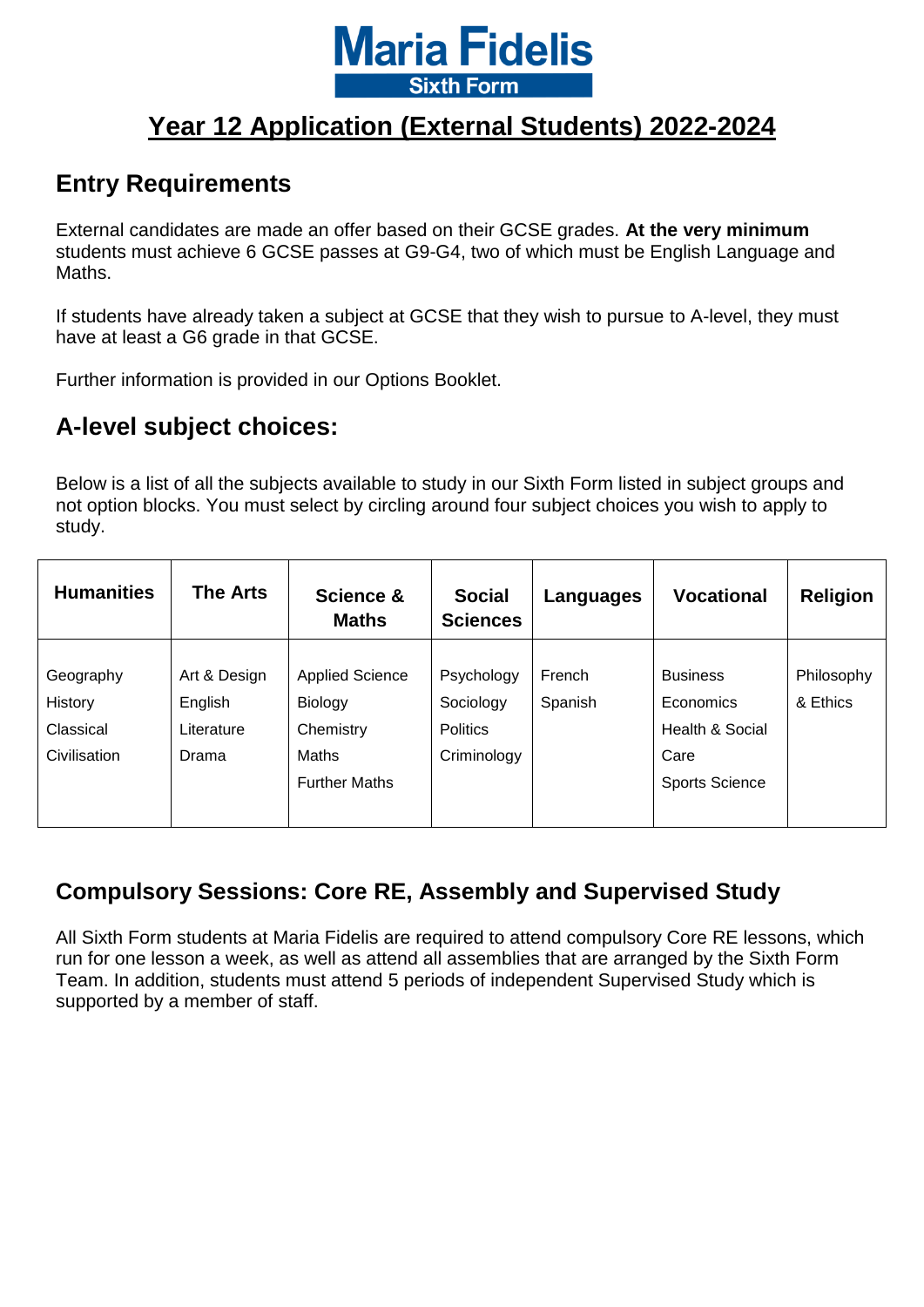

# **Year 12 Application (External Students) 2022-2024 Reference Form**

| <b>Referee's details</b>      | Suitability for the course:                      |
|-------------------------------|--------------------------------------------------|
| Name:                         | Please rate the following;                       |
|                               | Excellent, Good, Average, Unsatisfactory or Poor |
| Position:                     | Attendance:                                      |
| Organisation:                 | Punctuality:                                     |
| Relationship to<br>applicant: | Behaviour:                                       |
|                               | Quality of work:                                 |
| Organisation's<br>address     | <b>Communication skills:</b>                     |
|                               | Academic ability:                                |
|                               | Relationship with peers:                         |
|                               | Relationship with teachers:                      |
| Telephone<br>number:          | Attitude to school/college/work environment:     |
| Email address:                |                                                  |

| <b>Applicant's details</b>                                          | Please use the space below to make any<br>comments: |
|---------------------------------------------------------------------|-----------------------------------------------------|
| Name:                                                               |                                                     |
| Date of birth:                                                      |                                                     |
| Does this applicant require any additional<br>support?<br>Yes<br>No |                                                     |

| - | . | . . |  |  |
|---|---|-----|--|--|
|   |   |     |  |  |
|   |   |     |  |  |

 $Signed:$ 

Date: \_\_\_\_\_\_\_\_\_\_\_\_\_\_\_\_\_\_\_\_\_\_\_\_\_\_\_\_\_\_

| <b>Organisation Stamp:</b> |  |
|----------------------------|--|
|                            |  |
|                            |  |
|                            |  |
|                            |  |

Please return to: Sixth Form Registration, Maria Fidelis Catholic School, 1-39 Drummond Crescent London NW1 1LY